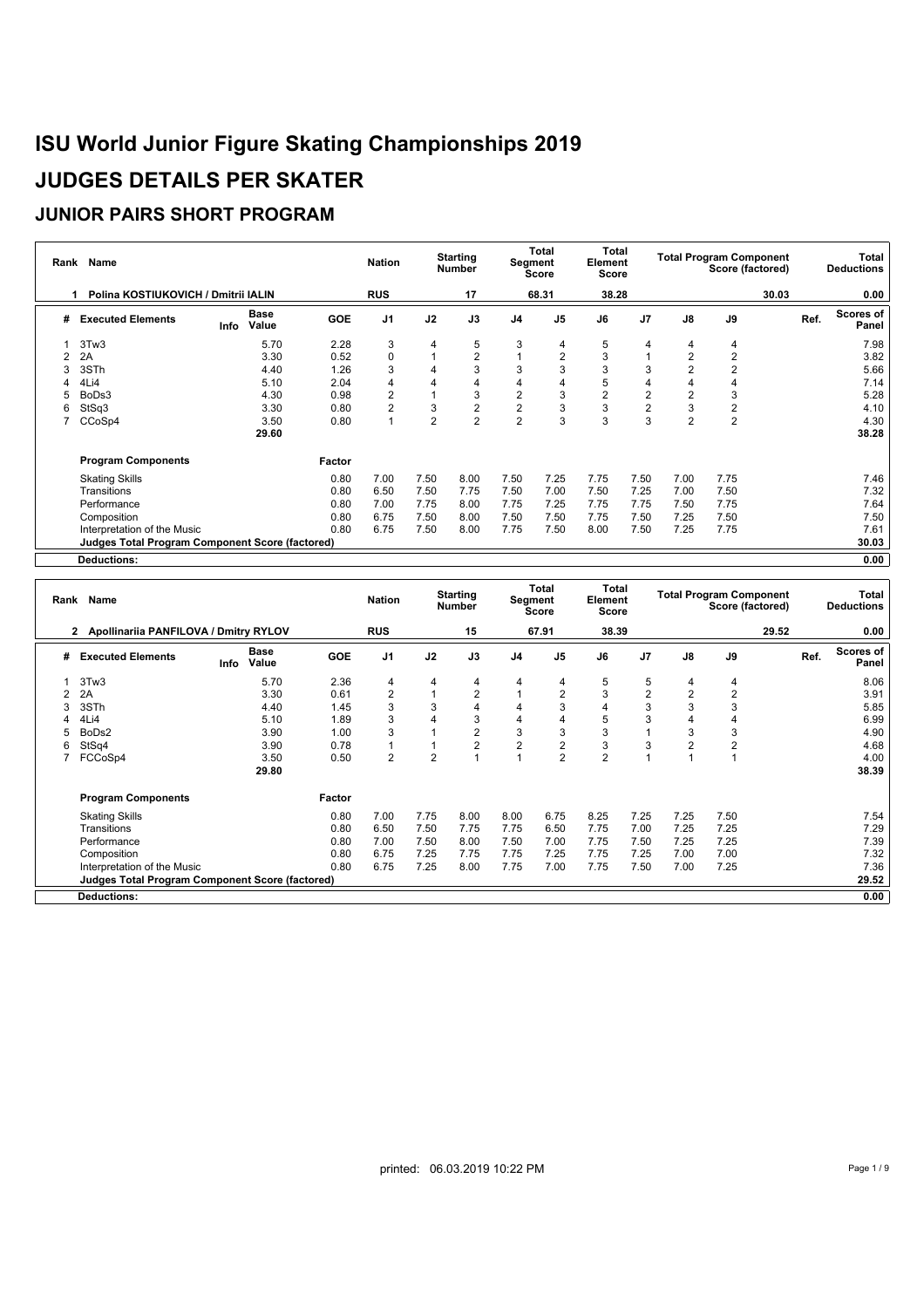|   | Rank Name                                              |                              |            | <b>Nation</b>  |                | <b>Starting</b><br><b>Number</b> |                | Total<br><b>Segment</b><br><b>Score</b> | Total<br>Element<br><b>Score</b> |                |                | <b>Total Program Component</b><br>Score (factored) |       | Total<br><b>Deductions</b> |
|---|--------------------------------------------------------|------------------------------|------------|----------------|----------------|----------------------------------|----------------|-----------------------------------------|----------------------------------|----------------|----------------|----------------------------------------------------|-------|----------------------------|
|   | Anastasia MISHINA / Aleksandr GALLIAMOV<br>з.          |                              |            | <b>RUS</b>     |                | 14                               |                | 67.02                                   | 37.54                            |                |                |                                                    | 29.48 | 0.00                       |
| # | <b>Executed Elements</b>                               | <b>Base</b><br>Value<br>Info | <b>GOE</b> | J <sub>1</sub> | J2             | J3                               | J <sub>4</sub> | J <sub>5</sub>                          | J6                               | J <sub>7</sub> | J8             | J9                                                 |       | Scores of<br>Ref.<br>Panel |
|   | 3Tw3                                                   | 5.70                         | 1.71       | 3              | 3              | 3                                | 3              | 3                                       | 3                                | 3              | 3              | 3                                                  |       | 7.41                       |
|   | 3STh                                                   | 4.40                         | 1.51       | 3              | 3              | 3                                | 4              | 3                                       | 5                                | 3              |                |                                                    |       | 5.91                       |
| 3 | 2A                                                     | 3.30                         | 0.47       |                |                | $\overline{2}$                   |                | $\overline{c}$                          | $\overline{2}$                   | 0              |                |                                                    |       | 3.77                       |
| 4 | 4Li4                                                   | 5.10                         | 1.17       | $\overline{2}$ | 2              | 3                                | $\overline{2}$ | 3                                       |                                  | $\overline{2}$ | 3              | $\overline{2}$                                     |       | 6.27                       |
| 5 | StSq4                                                  | 3.90                         | 0.84       | 3              | $\overline{2}$ | $\overline{2}$                   | $\overline{2}$ | 3                                       | $\overline{2}$                   | $\overline{2}$ | $\overline{2}$ | $\overline{2}$                                     |       | 4.74                       |
| 6 | CCoSp4                                                 | 3.50                         | 0.10       | -1             |                |                                  | $-1$           |                                         |                                  | $\pmb{0}$      | $\overline{2}$ | $-2$                                               |       | 3.60                       |
|   | BoDs4                                                  | 4.70                         | 1.14       | $\overline{2}$ | 3              | 3                                |                | $\overline{2}$                          | 3                                | $\overline{2}$ | $\overline{2}$ | 3                                                  |       | 5.84                       |
|   |                                                        | 30.60                        |            |                |                |                                  |                |                                         |                                  |                |                |                                                    |       | 37.54                      |
|   | <b>Program Components</b>                              |                              | Factor     |                |                |                                  |                |                                         |                                  |                |                |                                                    |       |                            |
|   | <b>Skating Skills</b>                                  |                              | 0.80       | 7.25           | 7.50           | 8.00                             | 7.25           | 7.00                                    | 7.75                             | 7.25           | 7.25           | 7.75                                               |       | 7.43                       |
|   | Transitions                                            |                              | 0.80       | 6.75           | 7.50           | 7.75                             | 7.25           | 6.50                                    | 7.75                             | 6.75           | 7.00           | 7.50                                               |       | 7.21                       |
|   | Performance                                            |                              | 0.80       | 7.25           | 7.25           | 8.00                             | 7.00           | 6.75                                    | 7.75                             | 7.00           | 7.50           | 7.50                                               |       | 7.32                       |
|   | Composition                                            |                              | 0.80       | 7.00           | 7.25           | 8.00                             | 7.50           | 7.25                                    | 8.00                             | 6.75           | 7.25           | 7.75                                               |       | 7.43                       |
|   | Interpretation of the Music                            |                              | 0.80       | 7.25           | 7.25           | 8.00                             | 7.50           | 7.00                                    | 8.00                             | 7.25           | 7.00           | 8.00                                               |       | 7.46                       |
|   | <b>Judges Total Program Component Score (factored)</b> |                              |            |                |                |                                  |                |                                         |                                  |                |                |                                                    |       | 29.48                      |
|   | <b>Deductions:</b>                                     |                              |            |                |                |                                  |                |                                         |                                  |                |                |                                                    |       | 0.00                       |

| Rank | Name                                            |      |                      |            | <b>Nation</b>  |             | <b>Starting</b><br><b>Number</b> |                | Total<br>Segment<br><b>Score</b> | Total<br>Element<br><b>Score</b> |                |                | <b>Total Program Component</b> | Score (factored) |      | Total<br><b>Deductions</b> |
|------|-------------------------------------------------|------|----------------------|------------|----------------|-------------|----------------------------------|----------------|----------------------------------|----------------------------------|----------------|----------------|--------------------------------|------------------|------|----------------------------|
|      | 4 Feiyao TANG / Yongchao YANG                   |      |                      |            | <b>CHN</b>     |             | 9                                |                | 60.77                            | 34.29                            |                |                |                                | 26.48            |      | 0.00                       |
| #    | <b>Executed Elements</b>                        | Info | <b>Base</b><br>Value | <b>GOE</b> | J <sub>1</sub> | J2          | J3                               | J <sub>4</sub> | J <sub>5</sub>                   | J6                               | J7             | $\mathsf{J}8$  | J9                             |                  | Ref. | Scores of<br>Panel         |
|      | 3Tw3                                            |      | 5.70                 | 1.30       | 2              |             | $\overline{2}$                   | 3              | 1                                | 3                                | 3              | 2              | 4                              |                  |      | 7.00                       |
|      | 2A                                              |      | 3.30                 | 0.47       |                |             |                                  |                |                                  | $\overline{2}$                   | $\overline{2}$ | $\overline{2}$ | $\overline{2}$                 |                  |      | 3.77                       |
|      | 3STh                                            |      | 4.40                 | 1.26       | $\overline{2}$ | 2           | 3                                | $\overline{4}$ | 3                                | 3                                | 3              | 3              | 3                              |                  |      | 5.66                       |
|      | BoDs3                                           |      | 4.30                 | 0.61       |                | $\mathbf 0$ |                                  | 2              |                                  | $\overline{2}$                   | 3              |                |                                |                  |      | 4.91                       |
|      | CCoSp3                                          |      | 3.00                 | $-0.34$    | -1             | $-2$        | $-1$                             | $-1$           | $-1$                             | $-3$                             | $-1$           | $\Omega$       | $-1$                           |                  |      | 2.66                       |
| 6    | 4Li4                                            |      | 5.10                 | 1.09       | 0              |             | $\overline{2}$                   | $\overline{2}$ | $\overline{2}$                   | 3                                | 3              | 2              | 3                              |                  |      | 6.19                       |
|      | StSq3                                           |      | 3.30                 | 0.80       | 3              |             | $\overline{2}$                   | 3              | $\overline{2}$                   | 2                                | $\overline{4}$ | $\overline{2}$ | 3                              |                  |      | 4.10                       |
|      |                                                 |      | 29.10                |            |                |             |                                  |                |                                  |                                  |                |                |                                |                  |      | 34.29                      |
|      | <b>Program Components</b>                       |      |                      | Factor     |                |             |                                  |                |                                  |                                  |                |                |                                |                  |      |                            |
|      | <b>Skating Skills</b>                           |      |                      | 0.80       | 6.50           | 5.75        | 7.00                             | 7.25           | 6.00                             | 7.25                             | 7.25           | 6.00           | 6.75                           |                  |      | 6.68                       |
|      | Transitions                                     |      |                      | 0.80       | 6.00           | 5.25        | 6.50                             | 7.25           | 5.50                             | 6.75                             | 7.00           | 5.75           | 6.75                           |                  |      | 6.32                       |
|      | Performance                                     |      |                      | 0.80       | 6.50           | 5.50        | 7.00                             | 7.50           | 5.75                             | 7.00                             | 7.25           | 6.00           | 7.00                           |                  |      | 6.64                       |
|      | Composition                                     |      |                      | 0.80       | 6.50           | 5.50        | 7.00                             | 7.75           | 6.00                             | 7.25                             | 7.25           | 6.25           | 7.25                           |                  |      | 6.79                       |
|      | Interpretation of the Music                     |      |                      | 0.80       | 6.25           | 5.50        | 6.75                             | 7.50           | 5.75                             | 7.25                             | 7.50           | 6.00           | 7.25                           |                  |      | 6.68                       |
|      | Judges Total Program Component Score (factored) |      |                      |            |                |             |                                  |                |                                  |                                  |                |                |                                |                  |      | 26.48                      |
|      | <b>Deductions:</b>                              |      |                      |            |                |             |                                  |                |                                  |                                  |                |                |                                |                  |      | 0.00                       |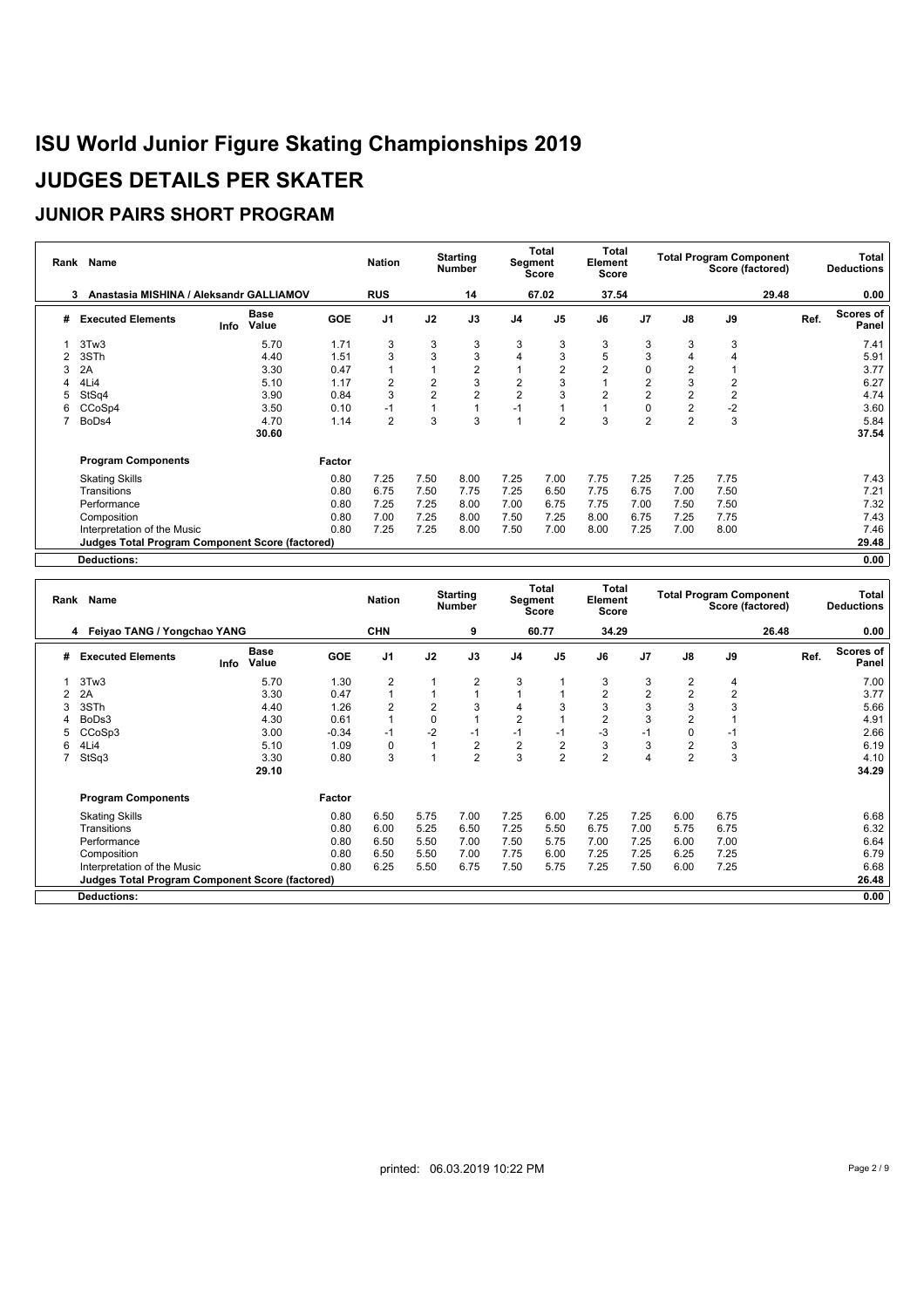| Rank | Name                                                   |                              |            | <b>Nation</b>  |                | <b>Starting</b><br><b>Number</b> | Segment        | Total<br><b>Score</b> | Total<br>Element<br><b>Score</b> |                |                | <b>Total Program Component</b><br>Score (factored) |       |      | Total<br><b>Deductions</b> |
|------|--------------------------------------------------------|------------------------------|------------|----------------|----------------|----------------------------------|----------------|-----------------------|----------------------------------|----------------|----------------|----------------------------------------------------|-------|------|----------------------------|
|      | Laiken LOCKLEY / Keenan PROCHNOW<br>5                  |                              |            | <b>USA</b>     |                | 13                               |                | 59.96                 | 34.36                            |                |                |                                                    | 25.60 |      | 0.00                       |
| #    | <b>Executed Elements</b>                               | <b>Base</b><br>Value<br>Info | <b>GOE</b> | J <sub>1</sub> | J2             | J3                               | J <sub>4</sub> | J <sub>5</sub>        | J6                               | J <sub>7</sub> | $\mathsf{J}8$  | J9                                                 |       | Ref. | <b>Scores of</b><br>Panel  |
|      | 2A                                                     | 3.30                         | $-0.33$    | $-1$           | $-1$           | $-2$                             | $-2$           |                       |                                  | $-1$           | $-2$           | $-1$                                               |       |      | 2.97                       |
|      | 3Tw3                                                   | 5.70                         | 0.65       |                | $\Omega$       |                                  | 2              | 0                     |                                  |                | $\overline{2}$ | $\overline{2}$                                     |       |      | 6.35                       |
| 3    | 3STh                                                   | 4.40                         | 0.69       | $\Omega$       |                |                                  | 2              | $\overline{2}$        | $\overline{2}$                   | $\overline{2}$ |                | $\overline{2}$                                     |       |      | 5.09                       |
| 4    | FCCoSp4                                                | 3.50                         | 0.40       | 0              |                |                                  | 0              |                       | $\overline{2}$                   | $\overline{c}$ |                | $\overline{2}$                                     |       |      | 3.90                       |
|      | 4Li4                                                   | 5.10                         | 1.17       | 2              | $\overline{2}$ | $\overline{2}$                   | 3              | 3                     | 3                                | $\overline{c}$ |                | $\overline{2}$                                     |       |      | 6.27                       |
| 6    | StSq4                                                  | 3.90                         | 0.72       |                | $\overline{2}$ |                                  | 2              | $\sqrt{2}$            | $\overline{c}$                   | $\overline{c}$ |                | $\overline{2}$                                     |       |      | 4.62                       |
|      | BoDs3                                                  | 4.30                         | 0.86       |                | $\overline{2}$ |                                  |                | $\overline{2}$        | 3                                | $\overline{2}$ | 3              | 3                                                  |       |      | 5.16                       |
|      |                                                        | 30.20                        |            |                |                |                                  |                |                       |                                  |                |                |                                                    |       |      | 34.36                      |
|      | <b>Program Components</b>                              |                              | Factor     |                |                |                                  |                |                       |                                  |                |                |                                                    |       |      |                            |
|      | <b>Skating Skills</b>                                  |                              | 0.80       | 6.25           | 6.00           | 7.00                             | 6.75           | 6.00                  | 7.00                             | 6.00           | 6.25           | 7.00                                               |       |      | 6.46                       |
|      | Transitions                                            |                              | 0.80       | 6.00           | 6.25           | 6.75                             | 7.00           | 5.75                  | 6.75                             | 5.75           | 6.00           | 6.50                                               |       |      | 6.29                       |
|      | Performance                                            |                              | 0.80       | 6.25           | 6.25           | 7.00                             | 6.50           | 6.25                  | 6.75                             | 6.50           | 6.00           | 6.75                                               |       |      | 6.46                       |
|      | Composition                                            |                              | 0.80       | 6.00           | 6.25           | 6.75                             | 6.50           | 6.25                  | 6.75                             | 6.00           | 5.75           | 7.00                                               |       |      | 6.36                       |
|      | Interpretation of the Music                            |                              | 0.80       | 6.25           | 6.00           | 7.00                             | 6.75           | 6.00                  | 7.00                             | 6.25           | 6.00           | 6.75                                               |       |      | 6.43                       |
|      | <b>Judges Total Program Component Score (factored)</b> |                              |            |                |                |                                  |                |                       |                                  |                |                |                                                    |       |      | 25.60                      |
|      | <b>Deductions:</b>                                     |                              |            |                |                |                                  |                |                       |                                  |                |                |                                                    |       |      | 0.00                       |

|   | Rank Name                                              |      |                      |            | <b>Nation</b>  |                | <b>Starting</b><br><b>Number</b> |                | <b>Total</b><br>Segment<br><b>Score</b> | Total<br>Element<br><b>Score</b> |                         |                | <b>Total Program Component</b><br>Score (factored) |       |      | Total<br><b>Deductions</b> |
|---|--------------------------------------------------------|------|----------------------|------------|----------------|----------------|----------------------------------|----------------|-----------------------------------------|----------------------------------|-------------------------|----------------|----------------------------------------------------|-------|------|----------------------------|
|   | Sarah FENG / TJ NYMAN<br>6                             |      |                      |            | <b>USA</b>     |                | 10                               |                | 58.43                                   | 32.31                            |                         |                |                                                    | 26.12 |      | 0.00                       |
| # | <b>Executed Elements</b>                               | Info | <b>Base</b><br>Value | <b>GOE</b> | J <sub>1</sub> | J2             | J3                               | J <sub>4</sub> | J <sub>5</sub>                          | J6                               | J7                      | J8             | J9                                                 |       | Ref. | Scores of<br>Panel         |
|   | 3Tw4                                                   |      | 6.00                 | 1.11       | 2              | 2              | $\mathbf 1$                      | 3              | $\overline{c}$                          | $\overline{2}$                   | $\overline{\mathbf{c}}$ | 2              |                                                    |       |      | 7.11                       |
|   | 2A                                                     |      | 3.30                 | 0.94       | 3              | 3              | 3                                | $\overline{2}$ | $\overline{c}$                          | 3                                | $\mathbf{3}$            | 3              | 3                                                  |       |      | 4.24                       |
| 3 | 3STh                                                   |      | 4.40                 | $-1.13$    | $-3$           | $-3$           | $-3$                             | $-3$           | $-3$                                    | $-2$                             | $-2$                    | $-2$           | $-2$                                               |       |      | 3.27                       |
|   | BoDs2                                                  |      | 3.90                 | $-0.95$    | $-2$           | $-3$           | $-2$                             | $-2$           | $-2$                                    | $-2$                             | $-3$                    | $-3$           | $-3$                                               |       |      | 2.95                       |
| 5 | FCCoSp4                                                |      | 3.50                 | 0.40       |                |                | $\mathbf 0$                      | 1              | $\overline{1}$                          | $\Omega$                         | $\overline{2}$          | 2              | $\overline{2}$                                     |       |      | 3.90                       |
| 6 | 4Li4                                                   |      | 5.10                 | 0.95       |                |                | $\overline{A}$                   | $\overline{2}$ | 3                                       |                                  | $\overline{\mathbf{c}}$ | 3              | 3                                                  |       |      | 6.05                       |
|   | StSq4                                                  |      | 3.90                 | 0.89       | $\overline{2}$ | $\overline{2}$ | $\overline{ }$                   | 3              | $\overline{2}$                          | $\overline{2}$                   | 3                       | $\overline{2}$ | 3                                                  |       |      | 4.79                       |
|   |                                                        |      | 30.10                |            |                |                |                                  |                |                                         |                                  |                         |                |                                                    |       |      | 32.31                      |
|   | <b>Program Components</b>                              |      |                      | Factor     |                |                |                                  |                |                                         |                                  |                         |                |                                                    |       |      |                            |
|   | <b>Skating Skills</b>                                  |      |                      | 0.80       | 6.50           | 6.50           | 6.75                             | 7.25           | 6.25                                    | 6.75                             | 6.50                    | 6.25           | 6.75                                               |       |      | 6.57                       |
|   | Transitions                                            |      |                      | 0.80       | 6.00           | 6.25           | 6.50                             | 7.50           | 5.75                                    | 6.50                             | 6.25                    | 6.00           | 7.00                                               |       |      | 6.36                       |
|   | Performance                                            |      |                      | 0.80       | 6.25           | 6.00           | 6.50                             | 6.75           | 6.00                                    | 6.75                             | 6.50                    | 6.50           | 7.25                                               |       |      | 6.46                       |
|   | Composition                                            |      |                      | 0.80       | 6.50           | 6.25           | 6.75                             | 7.00           | 6.25                                    | 6.75                             | 6.50                    | 6.25           | 7.00                                               |       |      | 6.57                       |
|   | Interpretation of the Music                            |      |                      | 0.80       | 6.25           | 6.00           | 6.75                             | 7.50           | 6.00                                    | 7.00                             | 6.75                    | 6.50           | 7.50                                               |       |      | 6.68                       |
|   | <b>Judges Total Program Component Score (factored)</b> |      |                      |            |                |                |                                  |                |                                         |                                  |                         |                |                                                    |       |      | 26.12                      |
|   | <b>Deductions:</b>                                     |      |                      |            |                |                |                                  |                |                                         |                                  |                         |                |                                                    |       |      | 0.00                       |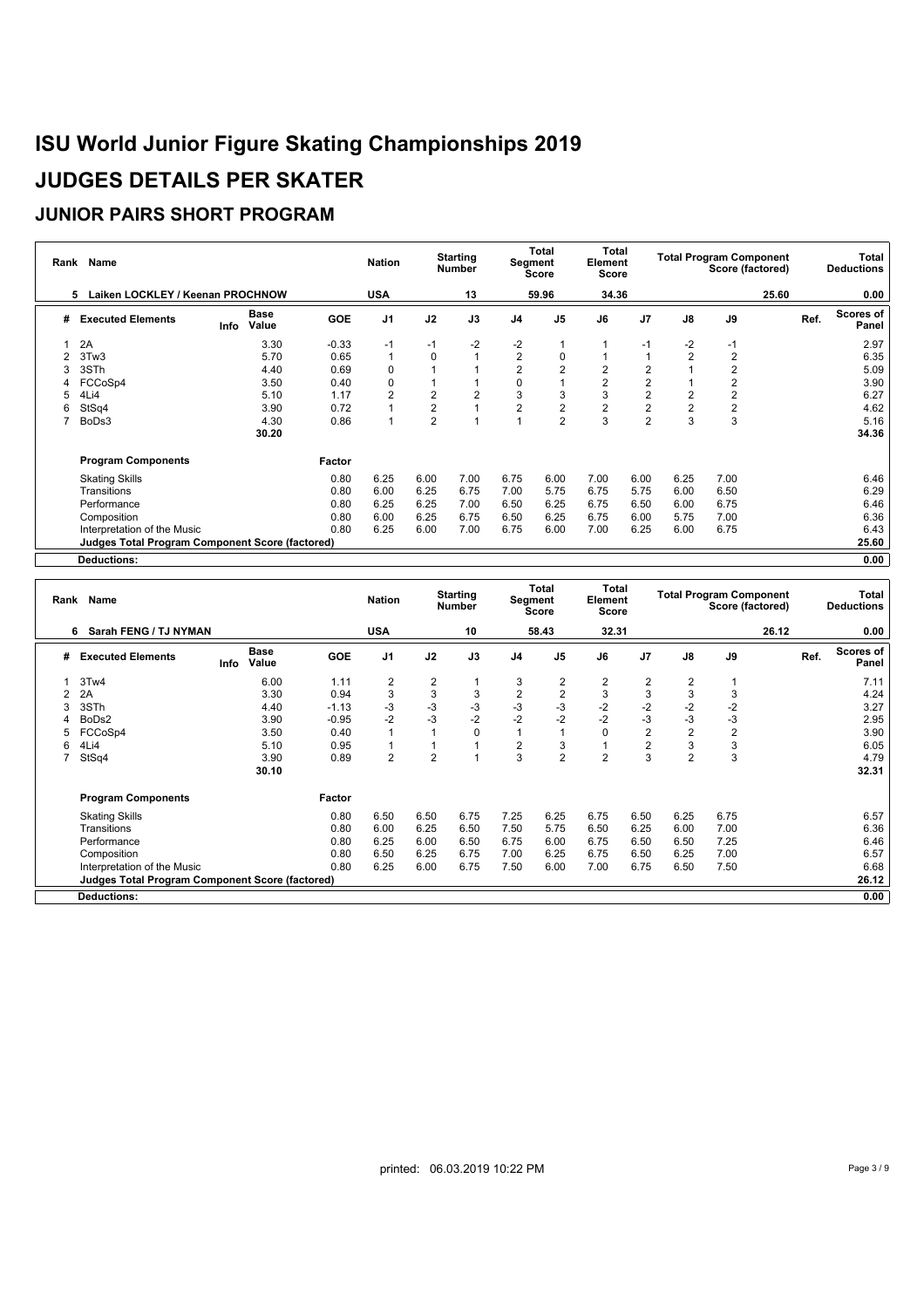### **JUNIOR PAIRS SHORT PROGRAM**

| Rank | Name                                                   |      |                      |            | <b>Nation</b>  |                | <b>Starting</b><br><b>Number</b> |                | Total<br>Segment<br><b>Score</b> | Total<br>Element<br><b>Score</b> |                |               | <b>Total Program Component</b><br>Score (factored) |       |      | Total<br><b>Deductions</b> |
|------|--------------------------------------------------------|------|----------------------|------------|----------------|----------------|----------------------------------|----------------|----------------------------------|----------------------------------|----------------|---------------|----------------------------------------------------|-------|------|----------------------------|
|      | Hailey KOPS / Artem TSOGLIN                            |      |                      |            | <b>ISR</b>     |                | 5                                |                | 53.03                            | 30.32                            |                |               |                                                    | 22.71 |      | 0.00                       |
| #    | <b>Executed Elements</b>                               | Info | <b>Base</b><br>Value | <b>GOE</b> | J <sub>1</sub> | J2             | J3                               | J <sub>4</sub> | J <sub>5</sub>                   | J6                               | J <sub>7</sub> | $\mathsf{J}8$ | J9                                                 |       | Ref. | <b>Scores of</b><br>Panel  |
|      | 3Tw2                                                   |      | 5.40                 | $-0.62$    | $-1$           | $-2$           | $-2$                             | 0              | $-2$                             | $-2$                             | $-1$           |               | 0                                                  |       |      | 4.78                       |
|      | 2A                                                     |      | 3.30                 | 0.52       |                |                | $\overline{2}$                   |                | $-1$                             | $\overline{2}$                   | $\overline{2}$ | 2             | $\overline{2}$                                     |       |      | 3.82                       |
| 3    | 3STh                                                   |      | 4.40                 | 0.75       |                | $\overline{2}$ | 3                                |                |                                  | $\overline{2}$                   | $\overline{2}$ |               | $\overline{2}$                                     |       |      | 5.15                       |
| 4    | 4Li3                                                   |      | 4.70                 | 0.20       | $\Omega$       | 0              |                                  | 0              | 0                                |                                  | 0              |               |                                                    |       |      | 4.90                       |
|      | BoDs2                                                  |      | 3.90                 | $-0.06$    | $\Omega$       | $-2$           | $\mathbf 0$                      | $\mathbf 0$    | 0                                | $\overline{2}$                   | $-1$           |               |                                                    |       |      | 3.84                       |
| 6    | StSq4                                                  |      | 3.90                 | 0.28       | $\mathbf 0$    | 0              |                                  |                |                                  | 0                                | $\overline{2}$ |               |                                                    |       |      | 4.18                       |
|      | FCCoSp4                                                |      | 3.50                 | 0.15       | $-1$           | 0              |                                  |                | $-1$                             | $\overline{2}$                   | $\overline{A}$ |               | 0                                                  |       |      | 3.65                       |
|      |                                                        |      | 29.10                |            |                |                |                                  |                |                                  |                                  |                |               |                                                    |       |      | 30.32                      |
|      | <b>Program Components</b>                              |      |                      | Factor     |                |                |                                  |                |                                  |                                  |                |               |                                                    |       |      |                            |
|      | <b>Skating Skills</b>                                  |      |                      | 0.80       | 5.75           | 5.25           | 6.75                             | 6.25           | 5.00                             | 5.75                             | 5.75           | 5.25          | 6.50                                               |       |      | 5.79                       |
|      | Transitions                                            |      |                      | 0.80       | 5.25           | 5.00           | 6.50                             | 6.00           | 4.50                             | 5.50                             | 5.50           | 5.00          | 6.25                                               |       |      | 5.50                       |
|      | Performance                                            |      |                      | 0.80       | 5.50           | 5.00           | 6.50                             | 6.25           | 4.75                             | 5.75                             | 5.50           | 5.25          | 6.25                                               |       |      | 5.64                       |
|      | Composition                                            |      |                      | 0.80       | 5.75           | 5.25           | 6.75                             | 6.50           | 5.00                             | 5.75                             | 5.50           | 5.00          | 6.50                                               |       |      | 5.75                       |
|      | Interpretation of the Music                            |      |                      | 0.80       | 5.75           | 5.00           | 6.75                             | 6.25           | 4.75                             | 6.00                             | 5.75           | 5.00          | 6.25                                               |       |      | 5.71                       |
|      | <b>Judges Total Program Component Score (factored)</b> |      |                      |            |                |                |                                  |                |                                  |                                  |                |               |                                                    |       |      | 22.71                      |
|      | <b>Deductions:</b>                                     |      |                      |            |                |                |                                  |                |                                  |                                  |                |               |                                                    |       |      | 0.00                       |

|   | Rank Name                                              |         |                      |            | <b>Nation</b>  |                | <b>Starting</b><br><b>Number</b> |                | Total<br>Segment<br>Score | <b>Total</b><br>Element<br>Score |                |                | <b>Total Program Component</b><br>Score (factored) |       |      | Total<br><b>Deductions</b> |
|---|--------------------------------------------------------|---------|----------------------|------------|----------------|----------------|----------------------------------|----------------|---------------------------|----------------------------------|----------------|----------------|----------------------------------------------------|-------|------|----------------------------|
|   | Sofija NESTEROVA / Artem DARENSKYI<br>8                |         |                      |            | <b>UKR</b>     |                | 6                                |                | 51.97                     | 28.20                            |                |                |                                                    | 23.77 |      | 0.00                       |
| # | <b>Executed Elements</b>                               | Info    | <b>Base</b><br>Value | <b>GOE</b> | J <sub>1</sub> | J2             | J3                               | J4             | J <sub>5</sub>            | J6                               | J <sub>7</sub> | J8             | J9                                                 |       | Ref. | Scores of<br>Panel         |
|   | 3TwB                                                   |         | 4.80                 | $-0.41$    | $-1$           | $-1$           | $-1$                             |                | $-1$                      | $-1$                             | -1             | -1             | 0                                                  |       |      | 4.39                       |
|   | 3STh                                                   |         | 4.40                 | 0.69       |                | 0              |                                  | $\overline{2}$ | $\overline{2}$            |                                  | $\overline{2}$ |                | 2                                                  |       |      | 5.09                       |
|   | 4Li4                                                   |         | 5.10                 | 0.80       |                | $\overline{2}$ | $\overline{2}$                   | $\overline{2}$ | 3                         | $\overline{2}$                   | 0              | $\overline{2}$ | $\Omega$                                           |       |      | 5.90                       |
|   | 2A<                                                    | $\prec$ | 2.48                 | $-0.46$    | $-2$           | $-1$           | $-2$                             | $-1$           | $-1$                      | $-2$                             | -3             | $-3$           | $-2$                                               |       |      | 2.02                       |
|   | BoDs2                                                  |         | 3.90                 | 0.61       | $\Omega$       | $\Omega$       |                                  | $\overline{2}$ | $\overline{2}$            | 3                                | $\overline{2}$ | $\overline{2}$ | $\overline{2}$                                     |       |      | 4.51                       |
| 6 | CCoSp3                                                 |         | 3.00                 | 0.39       |                |                | 0                                |                | 2                         | 3                                |                | $\overline{2}$ | $\overline{2}$                                     |       |      | 3.39                       |
|   | StSq2                                                  |         | 2.60                 | 0.30       |                | 0              |                                  |                | $\overline{2}$            |                                  |                | $\overline{2}$ |                                                    |       |      | 2.90                       |
|   |                                                        |         | 26.28                |            |                |                |                                  |                |                           |                                  |                |                |                                                    |       |      | 28.20                      |
|   | <b>Program Components</b>                              |         |                      | Factor     |                |                |                                  |                |                           |                                  |                |                |                                                    |       |      |                            |
|   | <b>Skating Skills</b>                                  |         |                      | 0.80       | 6.00           | 5.50           | 6.50                             | 6.50           | 5.75                      | 6.25                             | 5.75           | 5.50           | 6.50                                               |       |      | 6.04                       |
|   | Transitions                                            |         |                      | 0.80       | 5.75           | 5.25           | 6.25                             | 6.50           | 5.50                      | 5.75                             | 5.25           | 5.25           | 6.25                                               |       |      | 5.71                       |
|   | Performance                                            |         |                      | 0.80       | 6.00           | 5.50           | 6.50                             | 6.75           | 6.00                      | 6.25                             | 5.75           | 5.50           | 6.25                                               |       |      | 6.04                       |
|   | Composition                                            |         |                      | 0.80       | 6.00           | 5.25           | 6.75                             | 6.50           | 6.00                      | 6.25                             | 5.50           | 5.25           | 6.50                                               |       |      | 6.00                       |
|   | Interpretation of the Music                            |         |                      | 0.80       | 6.00           | 5.25           | 6.50                             | 6.75           | 5.75                      | 6.00                             | 5.50           | 5.25           | 6.50                                               |       |      | 5.93                       |
|   | <b>Judges Total Program Component Score (factored)</b> |         |                      |            |                |                |                                  |                |                           |                                  |                |                |                                                    |       |      | 23.77                      |
|   | <b>Deductions:</b>                                     |         |                      |            |                |                |                                  |                |                           |                                  |                |                |                                                    |       |      | 0.00                       |

< Under-rotated jump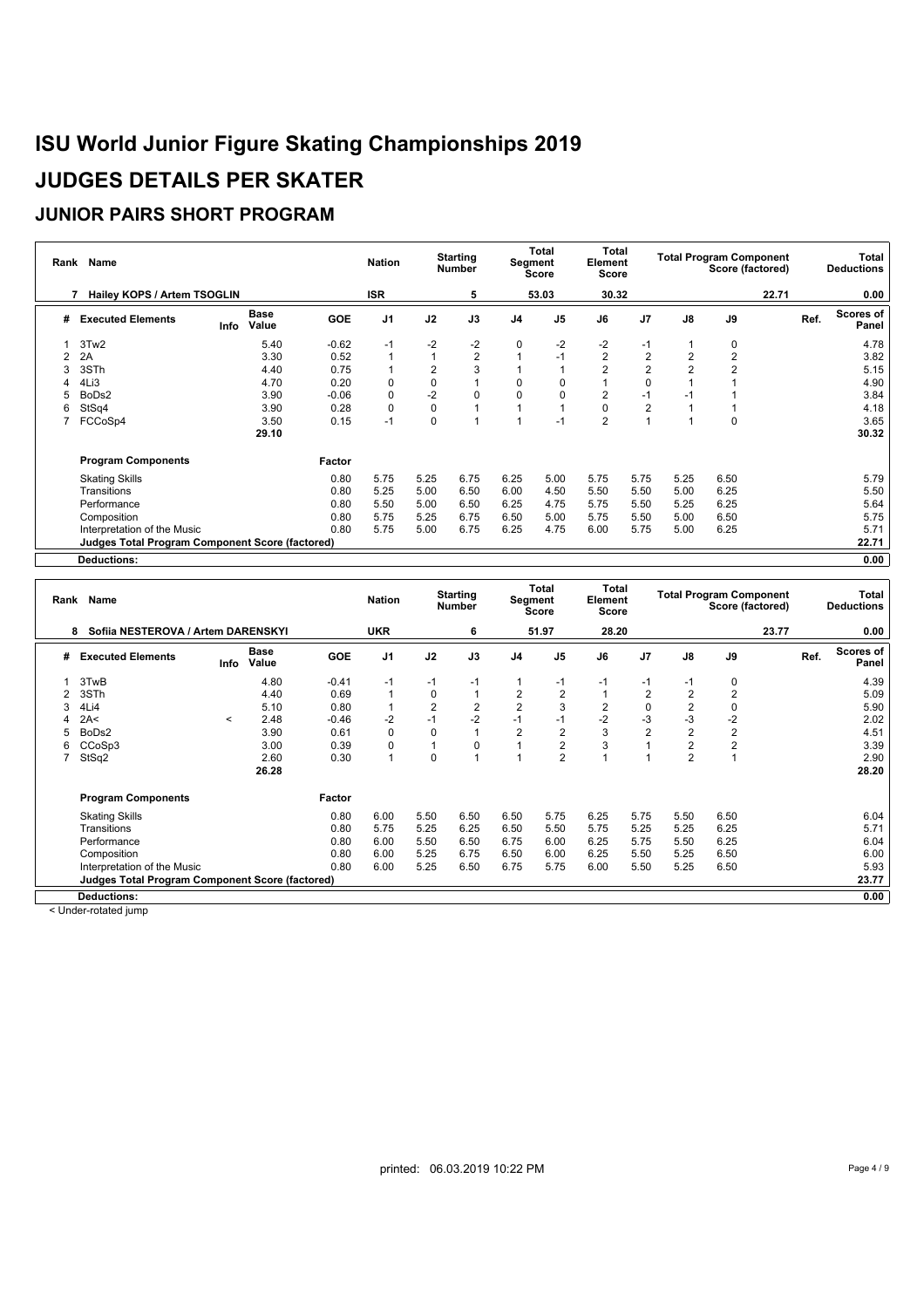| Rank | Name                                                   |      |                      |                | <b>Nation</b>  |             | <b>Starting</b><br><b>Number</b> |                | Total<br>Segment<br><b>Score</b> | Total<br>Element<br><b>Score</b> |                |                | <b>Total Program Component</b><br>Score (factored) |       |      | Total<br><b>Deductions</b> |
|------|--------------------------------------------------------|------|----------------------|----------------|----------------|-------------|----------------------------------|----------------|----------------------------------|----------------------------------|----------------|----------------|----------------------------------------------------|-------|------|----------------------------|
|      | Riku MIURA / Shoya ICHIHASHI<br>9                      |      |                      |                | <b>JPN</b>     |             | 16                               |                | 51.55                            | 27.70                            |                |                |                                                    | 24.85 |      | 1.00                       |
| #    | <b>Executed Elements</b>                               | Info | <b>Base</b><br>Value | <b>GOE</b>     | J <sub>1</sub> | J2          | J3                               | J <sub>4</sub> | J <sub>5</sub>                   | J6                               | J <sub>7</sub> | $\mathsf{J}8$  | J9                                                 |       | Ref. | Scores of<br>Panel         |
|      | 3Tw1                                                   |      | 5.10                 | $-1.24$        | -2             | $-3$        | -3                               | $-2$           | $-2$                             | -3                               | -4             | $-2$           | 0                                                  |       |      | 3.86                       |
|      | 2A                                                     |      | 3.30                 | 0.57           | 3              |             | $\overline{2}$                   | $\mathbf{1}$   | $\overline{2}$                   | $\overline{2}$                   | $\overline{2}$ | $\overline{2}$ |                                                    |       |      | 3.87                       |
|      | 4Li4                                                   |      | 5.10                 | 1.31           | 3              |             | $\sqrt{2}$                       | $\overline{c}$ | $\overline{2}$                   | 3                                | 3              | 3              | 3                                                  |       |      | 6.41                       |
|      | 3STh                                                   |      | 4.40                 | $-2.20$        | $-5$           | $-5$        | $-5$                             | $-5$           | $-5$                             | $-5$                             | $-5$           | $-5$           | $-5$                                               |       |      | 2.20                       |
|      | BoDs2                                                  |      | 3.90                 | 0.17           | $\mathbf 0$    | $\mathbf 0$ | $\mathbf 0$                      | $\mathbf 0$    |                                  |                                  | 0              |                |                                                    |       |      | 4.07                       |
| 6.   | CCoSp3                                                 |      | 3.00                 | $-0.17$        | $\Omega$       | $-1$        | $-1$                             | $-1$           | $-1$                             |                                  |                |                |                                                    |       |      | 2.83                       |
|      | StSq4                                                  |      | 3.90                 | 0.56           | $\overline{2}$ |             |                                  | 2              | $\overline{2}$                   | $\overline{2}$                   |                |                |                                                    |       |      | 4.46                       |
|      |                                                        |      | 28.70                |                |                |             |                                  |                |                                  |                                  |                |                |                                                    |       |      | 27.70                      |
|      | <b>Program Components</b>                              |      |                      | Factor         |                |             |                                  |                |                                  |                                  |                |                |                                                    |       |      |                            |
|      | <b>Skating Skills</b>                                  |      |                      | 0.80           | 6.75           | 6.00        | 6.25                             | 6.50           | 6.25                             | 7.00                             | 6.50           | 6.00           | 6.50                                               |       |      | 6.39                       |
|      | Transitions                                            |      |                      | 0.80           | 6.25           | 5.75        | 6.00                             | 6.00           | 5.75                             | 6.25                             | 6.25           | 5.75           | 6.50                                               |       |      | 6.04                       |
|      | Performance                                            |      |                      | 0.80           | 6.50           | 5.75        | 6.00                             | 6.25           | 5.75                             | 6.25                             | 6.50           | 5.75           | 6.50                                               |       |      | 6.14                       |
|      | Composition                                            |      |                      | 0.80           | 6.50           | 6.00        | 6.25                             | 6.75           | 6.25                             | 6.50                             | 6.50           | 6.00           | 6.25                                               |       |      | 6.32                       |
|      | Interpretation of the Music                            |      |                      | 0.80           | 6.25           | 5.75        | 6.25                             | 6.75           | 6.00                             | 6.50                             | 6.25           | 5.75           | 6.25                                               |       |      | 6.18                       |
|      | <b>Judges Total Program Component Score (factored)</b> |      |                      |                |                |             |                                  |                |                                  |                                  |                |                |                                                    |       |      | 24.85                      |
|      | Falls<br><b>Deductions:</b>                            |      |                      | $-1.00$<br>(1) |                |             |                                  |                |                                  |                                  |                |                |                                                    |       |      | $-1.00$                    |

|   | Rank Name                                              |      |                      |                | <b>Nation</b>  |             | <b>Starting</b><br><b>Number</b> |                | <b>Total</b><br><b>Segment</b><br><b>Score</b> | <b>Total</b><br>Element<br><b>Score</b> |                |      | <b>Total Program Component</b> | Score (factored) |      | Total<br><b>Deductions</b> |
|---|--------------------------------------------------------|------|----------------------|----------------|----------------|-------------|----------------------------------|----------------|------------------------------------------------|-----------------------------------------|----------------|------|--------------------------------|------------------|------|----------------------------|
|   | Kate FINSTER / Balazs NAGY<br>10                       |      |                      |                | <b>USA</b>     |             |                                  |                | 50.30                                          | 28.73                                   |                |      |                                | 22.57            |      | 1.00                       |
| # | <b>Executed Elements</b>                               | Info | <b>Base</b><br>Value | <b>GOE</b>     | J <sub>1</sub> | J2          | J3                               | J <sub>4</sub> | J <sub>5</sub>                                 | J6                                      | J <sub>7</sub> | J8   | J9                             |                  | Ref. | Scores of<br>Panel         |
|   | 3Tw2                                                   |      | 5.40                 | 0.54           | 0              |             | $\mathbf 0$                      |                | 0                                              | 2                                       | 2              |      | $\overline{2}$                 |                  |      | 5.94                       |
|   | 2A                                                     |      | 3.30                 | $-1.65$        | $-5$           | -5          | -5                               | $-4$           | $-5$                                           | $-5$                                    | $-5$           | -5   | $-5$                           |                  |      | 1.65                       |
|   | 3STh                                                   |      | 4.40                 | 0.13           | $\Omega$       | $\Omega$    | $\Omega$                         | 0              |                                                |                                         |                |      | $\Omega$                       |                  |      | 4.53                       |
|   | 4Li4                                                   |      | 5.10                 | 0.87           |                | $-1$        | $\overline{2}$                   | $\overline{2}$ | $\overline{2}$                                 | $\overline{2}$                          |                | 3    | $\overline{2}$                 |                  |      | 5.97                       |
| 5 | BoDs1                                                  |      | 3.50                 | 0.20           | $\Omega$       | $\mathbf 0$ | $-1$                             |                |                                                | $\mathbf 0$                             |                |      |                                |                  |      | 3.70                       |
| 6 | CCoSp4                                                 |      | 3.50                 | $-0.10$        | $-1$           | $-1$        | $-1$                             |                | 0                                              | $-2$                                    | $\mathbf 0$    |      | 0                              |                  |      | 3.40                       |
|   | StSq3                                                  |      | 3.30                 | 0.24           | $\Omega$       | $\Omega$    | $\Omega$                         |                | $\overline{2}$                                 |                                         |                |      |                                |                  |      | 3.54                       |
|   |                                                        |      | 28.50                |                |                |             |                                  |                |                                                |                                         |                |      |                                |                  |      | 28.73                      |
|   | <b>Program Components</b>                              |      |                      | Factor         |                |             |                                  |                |                                                |                                         |                |      |                                |                  |      |                            |
|   | <b>Skating Skills</b>                                  |      |                      | 0.80           | 6.00           | 5.25        | 6.00                             | 7.00           | 5.25                                           | 5.75                                    | 5.75           | 5.25 | 6.50                           |                  |      | 5.79                       |
|   | Transitions                                            |      |                      | 0.80           | 5.50           | 5.00        | 6.00                             | 6.50           | 4.75                                           | 5.25                                    | 5.25           | 5.00 | 6.25                           |                  |      | 5.46                       |
|   | Performance                                            |      |                      | 0.80           | 5.50           | 5.00        | 6.00                             | 6.50           | 5.00                                           | 5.50                                    | 5.50           | 4.75 | 6.75                           |                  |      | 5.57                       |
|   | Composition                                            |      |                      | 0.80           | 5.75           | 5.00        | 6.25                             | 6.75           | 5.50                                           | 5.50                                    | 5.75           | 5.00 | 6.50                           |                  |      | 5.75                       |
|   | Interpretation of the Music                            |      |                      | 0.80           | 5.50           | 5.00        | 6.25                             | 6.75           | 5.25                                           | 5.50                                    | 5.75           | 5.00 | 6.25                           |                  |      | 5.64                       |
|   | <b>Judges Total Program Component Score (factored)</b> |      |                      |                |                |             |                                  |                |                                                |                                         |                |      |                                |                  |      | 22.57                      |
|   | Falls<br><b>Deductions:</b>                            |      |                      | $-1.00$<br>(1) |                |             |                                  |                |                                                |                                         |                |      |                                |                  |      | $-1.00$                    |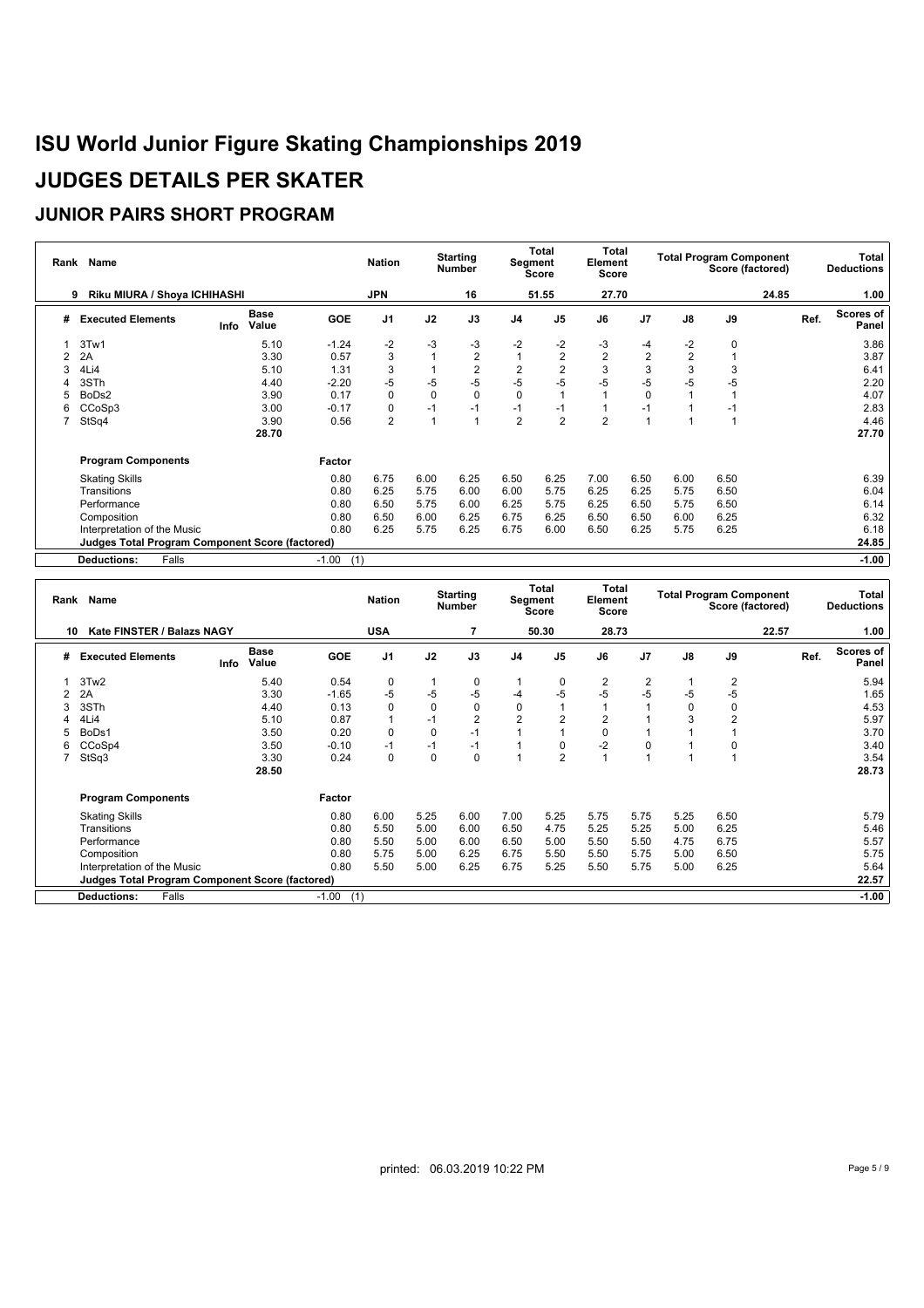| Rank | Name                                                   |                              |            | <b>Nation</b>  |                | <b>Starting</b><br><b>Number</b> |                | Total<br>Segment<br><b>Score</b> | Total<br>Element<br><b>Score</b> |                         |               | <b>Total Program Component</b><br>Score (factored) |       |      | Total<br><b>Deductions</b> |
|------|--------------------------------------------------------|------------------------------|------------|----------------|----------------|----------------------------------|----------------|----------------------------------|----------------------------------|-------------------------|---------------|----------------------------------------------------|-------|------|----------------------------|
| 11   | <b>Brooke McINTOSH / Brandon TOSTE</b>                 |                              |            | <b>CAN</b>     |                | 8                                |                | 49.99                            | 28.28                            |                         |               |                                                    | 21.71 |      | 0.00                       |
| #    | <b>Executed Elements</b>                               | <b>Base</b><br>Value<br>Info | <b>GOE</b> | J <sub>1</sub> | J2             | J3                               | J <sub>4</sub> | J <sub>5</sub>                   | J6                               | J <sub>7</sub>          | $\mathsf{J}8$ | J9                                                 |       | Ref. | Scores of<br>Panel         |
|      | BoDs2                                                  | 3.90                         | 0.50       |                |                |                                  |                |                                  | $\overline{2}$                   | $\overline{2}$          | $\Omega$      | $\overline{2}$                                     |       |      | 4.40                       |
|      | 2Tw <sub>2</sub>                                       | 3.00                         | 0.21       | $\Omega$       | 0              | $\mathbf 0$                      | 0              |                                  | $\overline{2}$                   | $\overline{2}$          |               |                                                    |       |      | 3.21                       |
| 3    | 3STh                                                   | 4.40                         | 0.69       |                | $\overline{2}$ |                                  |                | $\overline{2}$                   |                                  | $\overline{2}$          |               | 3                                                  |       |      | 5.09                       |
|      | 2A                                                     | 3.30                         | 0.19       | $\Omega$       |                | $\mathbf 0$                      | 0              |                                  | 0                                | $\overline{\mathbf{c}}$ |               |                                                    |       |      | 3.49                       |
|      | 4Li4                                                   | 5.10                         | 0.58       | $\Omega$       | 0              |                                  |                |                                  | $\overline{2}$                   | $\overline{2}$          |               |                                                    |       |      | 5.68                       |
| 6    | FCCoSp4                                                | 3.50                         | 0.20       | $-1$           | 0              | 0                                | 0              |                                  |                                  |                         |               |                                                    |       |      | 3.70                       |
|      | StSq2                                                  | 2.60                         | 0.11       | 0              | 0              | $\mathbf 0$                      |                | 0                                | 0                                |                         |               |                                                    |       |      | 2.71                       |
|      |                                                        | 25.80                        |            |                |                |                                  |                |                                  |                                  |                         |               |                                                    |       |      | 28.28                      |
|      | <b>Program Components</b>                              |                              | Factor     |                |                |                                  |                |                                  |                                  |                         |               |                                                    |       |      |                            |
|      | <b>Skating Skills</b>                                  |                              | 0.80       | 6.00           | 4.75           | 5.25                             | 6.00           | 5.25                             | 5.25                             | 5.50                    | 4.75          | 5.75                                               |       |      | 5.39                       |
|      | Transitions                                            |                              | 0.80       | 5.50           | 5.00           | 5.25                             | 6.50           | 4.75                             | 4.50                             | 5.50                    | 4.75          | 5.75                                               |       |      | 5.21                       |
|      | Performance                                            |                              | 0.80       | 5.75           | 5.25           | 5.50                             | 6.25           | 5.00                             | 5.00                             | 5.75                    | 5.25          | 6.00                                               |       |      | 5.50                       |
|      | Composition                                            |                              | 0.80       | 5.75           | 5.25           | 5.50                             | 6.00           | 5.25                             | 5.00                             | 5.50                    | 5.00          | 6.00                                               |       |      | 5.46                       |
|      | Interpretation of the Music                            |                              | 0.80       | 5.75           | 5.25           | 5.50                             | 6.75           | 5.00                             | 5.25                             | 5.75                    | 5.25          | 6.25                                               |       |      | 5.57                       |
|      | <b>Judges Total Program Component Score (factored)</b> |                              |            |                |                |                                  |                |                                  |                                  |                         |               |                                                    |       |      | 21.71                      |
|      | <b>Deductions:</b>                                     |                              |            |                |                |                                  |                |                                  |                                  |                         |               |                                                    |       |      | 0.00                       |

|    | Rank Name                                       |      |                      |                | <b>Nation</b>  |      | <b>Starting</b><br><b>Number</b> | Segment        | Total<br><b>Score</b> | Total<br>Element<br><b>Score</b> |                |                | <b>Total Program Component</b><br>Score (factored) |       |      | Total<br><b>Deductions</b> |
|----|-------------------------------------------------|------|----------------------|----------------|----------------|------|----------------------------------|----------------|-----------------------|----------------------------------|----------------|----------------|----------------------------------------------------|-------|------|----------------------------|
| 12 | <b>Cleo HAMON / Denys STREKALIN</b>             |      |                      |                | <b>FRA</b>     |      | 12                               |                | 49.38                 | 26.64                            |                |                |                                                    | 23.74 |      | 1.00                       |
| #  | <b>Executed Elements</b>                        | Info | <b>Base</b><br>Value | <b>GOE</b>     | J <sub>1</sub> | J2   | J3                               | J <sub>4</sub> | J <sub>5</sub>        | J6                               | J <sub>7</sub> | $\mathsf{J}8$  | J9                                                 |       | Ref. | Scores of<br>Panel         |
|    | 3Tw1                                            |      | 5.10                 | $-1.17$        | -3             | -3   | -2                               | $-1$           | $-2$                  | $-2$                             | -3             | -1             | -3                                                 |       |      | 3.93                       |
|    | 3STh                                            |      | 4.40                 | $-2.20$        | -5             | -5   | $-5$                             | $-5$           | $-5$                  | $-5$                             | $-5$           | -5             | $-5$                                               |       |      | 2.20                       |
|    | 2A                                              |      | 3.30                 | 0.33           | 0              | 0    | 0                                | $\mathbf 0$    | $\overline{2}$        | $\overline{2}$                   |                | $\overline{2}$ | $\overline{2}$                                     |       |      | 3.63                       |
|    | BoDs2                                           |      | 3.90                 | 0.39           | $\Omega$       |      |                                  |                | 1                     |                                  |                | 2              | $\overline{2}$                                     |       |      | 4.29                       |
|    | StSq3                                           |      | 3.30                 | 0.57           |                |      |                                  | 2              | $\overline{2}$        | $\overline{2}$                   | $\overline{2}$ |                | $\overline{2}$                                     |       |      | 3.87                       |
| 6  | 4Li3                                            |      | 4.70                 | 0.87           |                |      |                                  | $\overline{2}$ | $\overline{2}$        | 3                                | $\overline{2}$ |                | 3                                                  |       |      | 5.57                       |
|    | CCoSp4                                          |      | 3.50                 | $-0.35$        | $-1$           | $-3$ | $-1$                             | $-1$           | $-1$                  | $\Omega$                         | $-1$           |                | $-2$                                               |       |      | 3.15                       |
|    |                                                 |      | 28.20                |                |                |      |                                  |                |                       |                                  |                |                |                                                    |       |      | 26.64                      |
|    | <b>Program Components</b>                       |      |                      | Factor         |                |      |                                  |                |                       |                                  |                |                |                                                    |       |      |                            |
|    | <b>Skating Skills</b>                           |      |                      | 0.80           | 6.00           | 5.50 | 6.00                             | 6.50           | 5.75                  | 6.50                             | 6.25           | 5.50           | 6.75                                               |       |      | 6.07                       |
|    | Transitions                                     |      |                      | 0.80           | 5.75           | 5.50 | 5.75                             | 6.50           | 5.25                  | 6.25                             | 6.00           | 5.50           | 6.75                                               |       |      | 5.89                       |
|    | Performance                                     |      |                      | 0.80           | 5.50           | 5.25 | 5.75                             | 6.00           | 5.50                  | 6.00                             | 5.50           | 5.75           | 6.25                                               |       |      | 5.71                       |
|    | Composition                                     |      |                      | 0.80           | 5.75           | 5.25 | 6.00                             | 6.75           | 5.50                  | 6.50                             | 6.00           | 5.75           | 7.00                                               |       |      | 6.04                       |
|    | Interpretation of the Music                     |      |                      | 0.80           | 5.50           | 5.50 | 6.25                             | 6.25           | 5.25                  | 6.50                             | 6.25           | 5.50           | 6.75                                               |       |      | 5.96                       |
|    | Judges Total Program Component Score (factored) |      |                      |                |                |      |                                  |                |                       |                                  |                |                |                                                    |       |      | 23.74                      |
|    | <b>Deductions:</b><br>Falls                     |      |                      | $-1.00$<br>(1) |                |      |                                  |                |                       |                                  |                |                |                                                    |       |      | $-1.00$                    |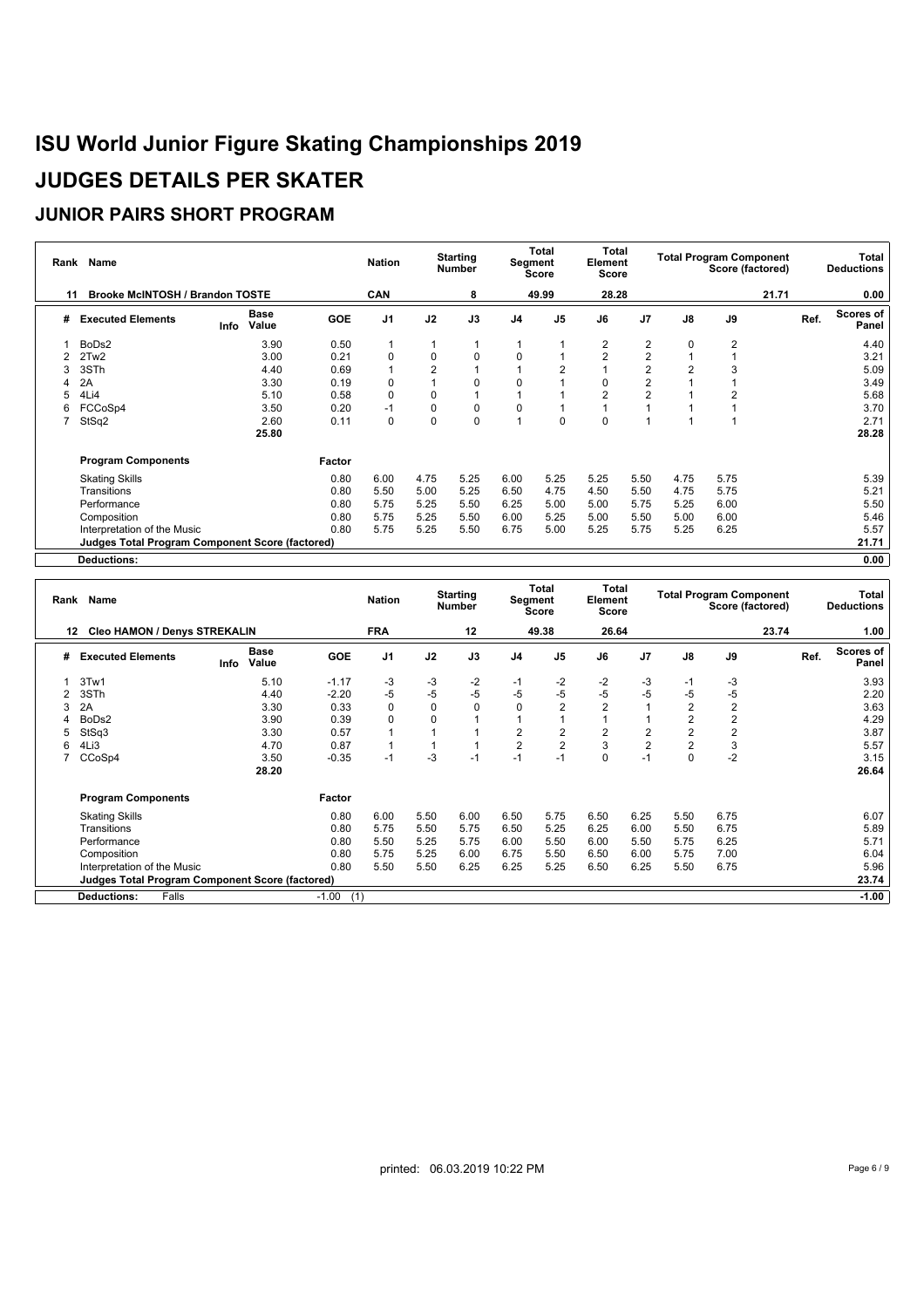| Rank | Name                                                   |      |                      |                | <b>Nation</b>  |          | <b>Starting</b><br><b>Number</b> | Segment                 | Total<br>Score | <b>Total</b><br>Element<br><b>Score</b> |                |          | <b>Total Program Component</b><br>Score (factored) |       |      | Total<br><b>Deductions</b> |
|------|--------------------------------------------------------|------|----------------------|----------------|----------------|----------|----------------------------------|-------------------------|----------------|-----------------------------------------|----------------|----------|----------------------------------------------------|-------|------|----------------------------|
| 13   | <b>Talisa THOMALLA / Robert KUNKEL</b>                 |      |                      |                | <b>GER</b>     |          | 11                               |                         | 48.01          | 26.50                                   |                |          |                                                    | 22.51 |      | 1.00                       |
| #    | <b>Executed Elements</b>                               | Info | <b>Base</b><br>Value | <b>GOE</b>     | J <sub>1</sub> | J2       | J3                               | J <sub>4</sub>          | J <sub>5</sub> | J6                                      | J <sub>7</sub> | J8       | J9                                                 |       | Ref. | <b>Scores of</b><br>Panel  |
|      | 3Tw2                                                   |      | 5.40                 | $-0.15$        | 0              | $-1$     | $\mathbf 0$                      | 0                       | 0              | 0                                       | $\mathbf 0$    | $-1$     | $-1$                                               |       |      | 5.25                       |
|      | 3STh                                                   |      | 4.40                 | 0.63           |                |          |                                  | 0                       | $\overline{2}$ | $\overline{2}$                          | $\overline{2}$ |          | 2                                                  |       |      | 5.03                       |
|      | 2A                                                     |      | 3.30                 | $-1.65$        | -5             | $-5$     | $-5$                             | -4                      | $-5$           | $-5$                                    | -5             | -5       | $-5$                                               |       |      | 1.65                       |
|      | 4Li4                                                   |      | 5.10                 | 0.80           | 0              |          | $\overline{2}$                   | $\overline{\mathbf{c}}$ | $\overline{2}$ |                                         | 3              |          | $\overline{2}$                                     |       |      | 5.90                       |
| 5    | BoDs2                                                  |      | 3.90                 | 0.39           |                |          |                                  | $\overline{2}$          |                |                                         |                |          |                                                    |       |      | 4.29                       |
| 6    | CCoSp2V                                                |      | 1.88                 | $-0.14$        | $-1$           | $-1$     | $-1$                             | 0                       | $-1$           | $-2$                                    | 0              | $-1$     | 0                                                  |       |      | 1.74                       |
|      | StSq2                                                  |      | 2.60                 | 0.04           | $\Omega$       | $\Omega$ | $\mathbf 0$                      | $\mathbf 0$             | $\overline{1}$ | $\Omega$                                | $\overline{2}$ | $\Omega$ | $\Omega$                                           |       |      | 2.64                       |
|      |                                                        |      | 26.58                |                |                |          |                                  |                         |                |                                         |                |          |                                                    |       |      | 26.50                      |
|      | <b>Program Components</b>                              |      |                      | Factor         |                |          |                                  |                         |                |                                         |                |          |                                                    |       |      |                            |
|      | <b>Skating Skills</b>                                  |      |                      | 0.80           | 5.75           | 5.50     | 6.00                             | 6.00                    | 5.75           | 5.50                                    | 5.75           | 5.00     | 5.75                                               |       |      | 5.71                       |
|      | Transitions                                            |      |                      | 0.80           | 5.50           | 5.00     | 6.00                             | 6.25                    | 5.25           | 5.50                                    | 5.50           | 5.00     | 5.50                                               |       |      | 5.46                       |
|      | Performance                                            |      |                      | 0.80           | 5.50           | 5.00     | 6.00                             | 5.75                    | 5.50           | 5.50                                    | 6.00           | 5.25     | 5.50                                               |       |      | 5.57                       |
|      | Composition                                            |      |                      | 0.80           | 5.50           | 5.25     | 6.25                             | 6.00                    | 5.50           | 5.75                                    | 6.25           | 4.75     | 5.50                                               |       |      | 5.68                       |
|      | Interpretation of the Music                            |      |                      | 0.80           | 5.25           | 5.25     | 6.25                             | 6.25                    | 5.75           | 5.75                                    | 6.25           | 4.75     | 5.50                                               |       |      | 5.71                       |
|      | <b>Judges Total Program Component Score (factored)</b> |      |                      |                |                |          |                                  |                         |                |                                         |                |          |                                                    |       |      | 22.51                      |
|      | Falls<br><b>Deductions:</b>                            |      |                      | $-1.00$<br>(1) |                |          |                                  |                         |                |                                         |                |          |                                                    |       |      | $-1.00$                    |

|    | Name<br>Rank                                    |      |                      |            | <b>Starting</b><br><b>Nation</b><br><b>Number</b> |             |             | Total<br>Segment<br><b>Score</b> |                | <b>Total</b><br>Element<br>Score |                | <b>Total Program Component</b><br>Score (factored) |                |       | Total<br><b>Deductions</b> |                    |
|----|-------------------------------------------------|------|----------------------|------------|---------------------------------------------------|-------------|-------------|----------------------------------|----------------|----------------------------------|----------------|----------------------------------------------------|----------------|-------|----------------------------|--------------------|
| 14 | Vivienne CONTARINO / Marco PAULETTI             |      |                      |            | <b>ITA</b>                                        |             |             |                                  | 46.88          | 26.00                            |                |                                                    |                | 20.88 |                            | 0.00               |
| #  | <b>Executed Elements</b>                        | Info | <b>Base</b><br>Value | <b>GOE</b> | J <sub>1</sub>                                    | J2          | J3          | J <sub>4</sub>                   | J <sub>5</sub> | J6                               | J <sub>7</sub> | J8                                                 | J9             |       | Ref.                       | Scores of<br>Panel |
|    | 2Tw1                                            |      | 2.80                 | $-0.04$    | 0                                                 | 0           | 0           | 0                                | -1             | $-2$                             | 0              | 0                                                  |                |       |                            | 2.76               |
|    | 4Li3                                            |      | 4.70                 | $-0.13$    | $\Omega$                                          | 0           | $\mathbf 0$ | $-1$                             | $\mathbf 0$    | 0                                | $-1$           | 0                                                  | $-1$           |       |                            | 4.57               |
|    | 2A                                              |      | 3.30                 | 0.24       | $\Omega$                                          | $\Omega$    |             | 0                                |                |                                  |                |                                                    |                |       |                            | 3.54               |
|    | 3STh                                            |      | 4.40                 | $-0.13$    | $\Omega$                                          | 0           | $\mathbf 0$ | 0                                | 0              | 0                                | $-1$           | -1                                                 | $-1$           |       |                            | 4.27               |
|    | BoDs2                                           |      | 3.90                 | 0.00       | $\Omega$                                          | 0           | 0           | $-1$                             | $\mathbf 0$    | 0                                | $\mathbf 0$    |                                                    | 0              |       |                            | 3.90               |
|    | StSq4                                           |      | 3.90                 | 0.06       | 0                                                 | $\mathbf 0$ | $\mathbf 0$ | $\mathbf 0$                      | $-1$           | $\mathbf 0$                      | $\mathbf 0$    |                                                    | $\overline{2}$ |       |                            | 3.96               |
|    | CCoSp4                                          |      | 3.50                 | $-0.50$    | $-1$                                              | $-1$        | $-2$        | $-1$                             | $-2$           | $-2$                             | $-1$           | $-1$                                               | $-2$           |       |                            | 3.00               |
|    |                                                 |      | 26.50                |            |                                                   |             |             |                                  |                |                                  |                |                                                    |                |       |                            | 26.00              |
|    | <b>Program Components</b>                       |      |                      | Factor     |                                                   |             |             |                                  |                |                                  |                |                                                    |                |       |                            |                    |
|    | <b>Skating Skills</b>                           |      |                      | 0.80       | 5.00                                              | 5.50        | 6.00        | 5.50                             | 4.75           | 5.50                             | 5.50           | 4.50                                               | 6.00           |       |                            | 5.39               |
|    | Transitions                                     |      |                      | 0.80       | 4.75                                              | 5.00        | 5.75        | 5.00                             | 4.25           | 5.25                             | 5.25           | 4.50                                               | 5.50           |       |                            | 5.04               |
|    | Performance                                     |      |                      | 0.80       | 5.00                                              | 5.25        | 6.00        | 5.25                             | 4.50           | 5.50                             | 4.75           | 4.75                                               | 6.25           |       |                            | 5.21               |
|    | Composition                                     |      |                      | 0.80       | 5.00                                              | 5.25        | 6.25        | 5.50                             | 4.75           | 5.50                             | 5.25           | 4.75                                               | 6.00           |       |                            | 5.32               |
|    | Interpretation of the Music                     |      |                      | 0.80       | 5.00                                              | 5.00        | 6.00        | 5.25                             | 4.50           | 5.25                             | 5.00           | 4.50                                               | 6.50           |       |                            | 5.14               |
|    | Judges Total Program Component Score (factored) |      |                      |            |                                                   |             |             |                                  |                |                                  |                |                                                    |                |       |                            | 20.88              |
|    | <b>Deductions:</b>                              |      |                      |            |                                                   |             |             |                                  |                |                                  |                |                                                    |                |       |                            | 0.00               |
|    | Costume & Prop Violation                        |      |                      | (1 of 10)  |                                                   |             |             |                                  |                |                                  |                |                                                    |                |       |                            |                    |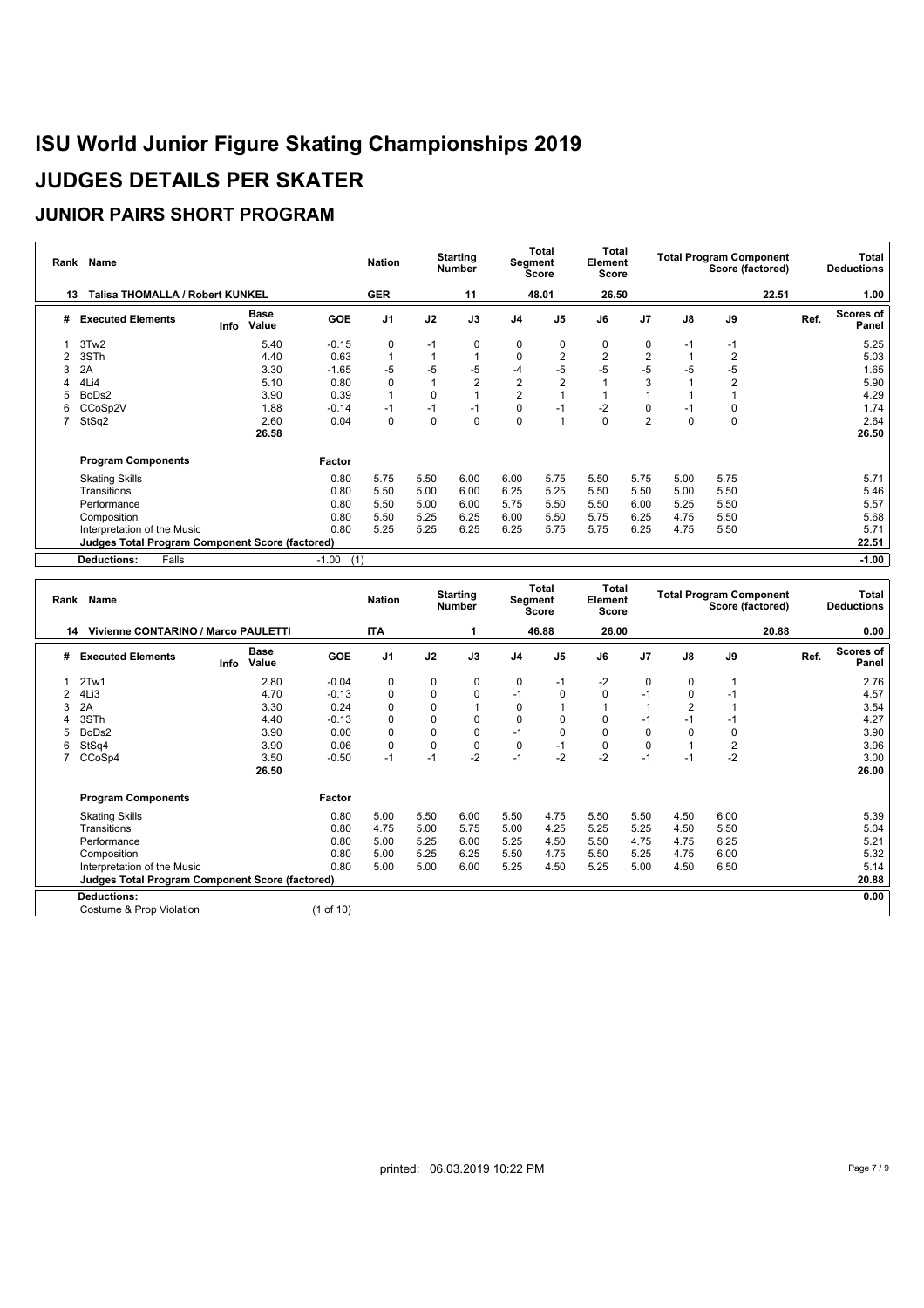### **JUNIOR PAIRS SHORT PROGRAM**

|   | Rank Name                                        |         |                      |                | <b>Nation</b>  |                | <b>Starting</b><br><b>Number</b> | Segment        | <b>Total</b><br>Score | Total<br>Element<br><b>Score</b> |                |          | <b>Total Program Component</b><br>Score (factored) |       |      | Total<br><b>Deductions</b> |
|---|--------------------------------------------------|---------|----------------------|----------------|----------------|----------------|----------------------------------|----------------|-----------------------|----------------------------------|----------------|----------|----------------------------------------------------|-------|------|----------------------------|
|   | Gabrielle LEVESQUE / Pier-Alexandre HUDON<br>15. |         |                      |                | <b>CAN</b>     |                | 4                                |                | 43.92                 | 24.21                            |                |          |                                                    | 20.71 |      | 1.00                       |
| # | <b>Executed Elements</b>                         | Info    | <b>Base</b><br>Value | <b>GOE</b>     | J <sub>1</sub> | J2             | J3                               | J <sub>4</sub> | J <sub>5</sub>        | J6                               | J <sub>7</sub> | J8       | J9                                                 |       | Ref. | <b>Scores of</b><br>Panel  |
|   | 2A<                                              | $\,<\,$ | 2.48                 | $-0.71$        | -3             | -4             | -2                               | $-2$           | -2                    | -4                               | -3             | -3       | -3                                                 |       |      | 1.77                       |
|   | 3Tw1                                             |         | 5.10                 | $-0.87$        | -3             | -3             | $-1$                             | $-1$           | $-2$                  | $-2$                             | $-1$           | $-1$     | $-2$                                               |       |      | 4.23                       |
|   | 3STh                                             |         | 4.40                 | $-2.20$        | $-5$           | -5             | -5                               | -5             | $-5$                  | -5                               | -5             | -5       | -5                                                 |       |      | 2.20                       |
|   | BoDs1                                            |         | 3.50                 | 0.20           | $\Omega$       |                | 0                                | $\Omega$       |                       | $\Omega$                         |                |          | $\overline{2}$                                     |       |      | 3.70                       |
|   | FCCoSp4                                          |         | 3.50                 | 0.20           | $\Omega$       |                | $\Omega$                         |                |                       | $-1$                             | $\overline{2}$ | 2        |                                                    |       |      | 3.70                       |
|   | StSq2                                            |         | 2.60                 | $-0.04$        |                | $-1$           | $-1$                             | 0              |                       | 0                                |                | $\Omega$ | O                                                  |       |      | 2.56                       |
|   | 4Li4                                             |         | 5.10                 | 0.95           |                | $\overline{2}$ | $\overline{1}$                   | $\overline{2}$ | $\overline{2}$        | $\overline{2}$                   | $\overline{2}$ | 3        | $\overline{2}$                                     |       |      | 6.05                       |
|   |                                                  |         | 26.68                |                |                |                |                                  |                |                       |                                  |                |          |                                                    |       |      | 24.21                      |
|   | <b>Program Components</b>                        |         |                      | Factor         |                |                |                                  |                |                       |                                  |                |          |                                                    |       |      |                            |
|   | <b>Skating Skills</b>                            |         |                      | 0.80           | 5.00           | 4.75           | 5.25                             | 5.00           | 5.50                  | 5.50                             | 5.50           | 4.75     | 5.75                                               |       |      | 5.21                       |
|   | Transitions                                      |         |                      | 0.80           | 4.50           | 5.00           | 5.00                             | 5.50           | 5.00                  | 5.25                             | 5.25           | 4.50     | 5.50                                               |       |      | 5.07                       |
|   | Performance                                      |         |                      | 0.80           | 4.50           | 5.00           | 5.00                             | 5.25           | 5.25                  | 5.00                             | 5.50           | 5.00     | 5.75                                               |       |      | 5.14                       |
|   | Composition                                      |         |                      | 0.80           | 5.00           | 5.00           | 5.25                             | 5.50           | 5.50                  | 5.25                             | 5.50           | 5.00     | 5.75                                               |       |      | 5.29                       |
|   | Interpretation of the Music                      |         |                      | 0.80           | 4.75           | 4.75           | 5.25                             | 5.50           | 5.25                  | 5.25                             | 5.75           | 4.50     | 5.50                                               |       |      | 5.18                       |
|   | Judges Total Program Component Score (factored)  |         |                      |                |                |                |                                  |                |                       |                                  |                |          |                                                    |       |      | 20.71                      |
|   | Falls<br><b>Deductions:</b>                      |         |                      | $-1.00$<br>(1) |                |                |                                  |                |                       |                                  |                |          |                                                    |       |      | $-1.00$                    |

< Under-rotated jump

|    | Rank Name                                       |                              | <b>Nation</b> |                | <b>Starting</b><br><b>Number</b> |             | Total<br>Segment<br>Score |                | Total<br>Element<br>Score | <b>Total Program Component</b><br>Score (factored) |                |                |       | Total<br><b>Deductions</b> |                    |
|----|-------------------------------------------------|------------------------------|---------------|----------------|----------------------------------|-------------|---------------------------|----------------|---------------------------|----------------------------------------------------|----------------|----------------|-------|----------------------------|--------------------|
| 16 | Tereza ZENDULKOVA / Simon FUKAS                 |                              |               | <b>SVK</b>     |                                  | 3           |                           | 42.81          | 22.86                     |                                                    |                |                | 19.95 |                            | 0.00               |
| #  | <b>Executed Elements</b>                        | <b>Base</b><br>Value<br>Info | <b>GOE</b>    | J <sub>1</sub> | J2                               | J3          | J <sub>4</sub>            | J <sub>5</sub> | J6                        | J <sub>7</sub>                                     | $\mathsf{J}8$  | J9             |       | Ref.                       | Scores of<br>Panel |
|    | 2Tw <sub>2</sub>                                | 3.00                         | 0.17          | 0              |                                  | 0           |                           | 0              | 0                         |                                                    | 2              |                |       |                            | 3.17               |
|    | 3STh                                            | 4.40                         | 0.25          | $\Omega$       |                                  | $\mathbf 0$ | $\mathbf 0$               | 0              |                           |                                                    |                | $\overline{2}$ |       |                            | 4.65               |
|    | 4Li2                                            | 4.30                         | $-0.31$       | $-1$           | $-1$                             | $-1$        | $-1$                      | $-1$           | 0                         | $-1$                                               |                | $\mathbf 0$    |       |                            | 3.99               |
|    | <b>BoDsB</b>                                    | 3.10                         | $-0.18$       | 0              | $-1$                             | $-2$        | $-1$                      | $-1$           | 0                         | 0                                                  |                | $-1$           |       |                            | 2.92               |
|    | 2F                                              | 1.80                         | 0.08          | 0              | 0                                | $-1$        | 0                         | 1              |                           |                                                    |                |                |       |                            | 1.88               |
| 6  | StSq2                                           | 2.60                         | 0.00          | 0              | 0                                | 0           | $\mathbf 0$               | $-1$           | 0                         | 0                                                  |                | 0              |       |                            | 2.60               |
|    | CCoSp4                                          | 3.50                         | 0.15          | $\Omega$       | $\Omega$                         | $\mathbf 0$ | $\mathbf 0$               | $-1$           | 2                         |                                                    | $\overline{2}$ | $\mathbf 0$    |       |                            | 3.65               |
|    |                                                 | 22.70                        |               |                |                                  |             |                           |                |                           |                                                    |                |                |       |                            | 22.86              |
|    | <b>Program Components</b>                       |                              | Factor        |                |                                  |             |                           |                |                           |                                                    |                |                |       |                            |                    |
|    | <b>Skating Skills</b>                           |                              | 0.80          | 5.00           | 5.00                             | 5.25        | 5.00                      | 4.50           | 5.25                      | 5.25                                               | 4.25           | 5.50           |       |                            | 5.04               |
|    | Transitions                                     |                              | 0.80          | 4.50           | 4.75                             | 5.00        | 5.25                      | 4.00           | 5.25                      | 5.00                                               | 4.25           | 5.00           |       |                            | 4.82               |
|    | Performance                                     |                              | 0.80          | 5.00           | 5.00                             | 5.00        | 5.00                      | 4.25           | 5.50                      | 5.25                                               | 4.75           | 5.25           |       |                            | 5.04               |
|    | Composition                                     |                              | 0.80          | 5.00           | 5.00                             | 5.25        | 5.25                      | 4.50           | 5.50                      | 5.00                                               | 4.50           | 5.25           |       |                            | 5.04               |
|    | Interpretation of the Music                     |                              | 0.80          | 4.75           | 5.00                             | 5.25        | 5.25                      | 4.50           | 5.50                      | 5.25                                               | 4.50           | 5.00           |       |                            | 5.00               |
|    | Judges Total Program Component Score (factored) |                              |               |                |                                  |             |                           |                |                           |                                                    |                |                |       |                            | 19.95              |
|    | <b>Deductions:</b>                              |                              |               |                |                                  |             |                           |                |                           |                                                    |                |                |       |                            | 0.00               |